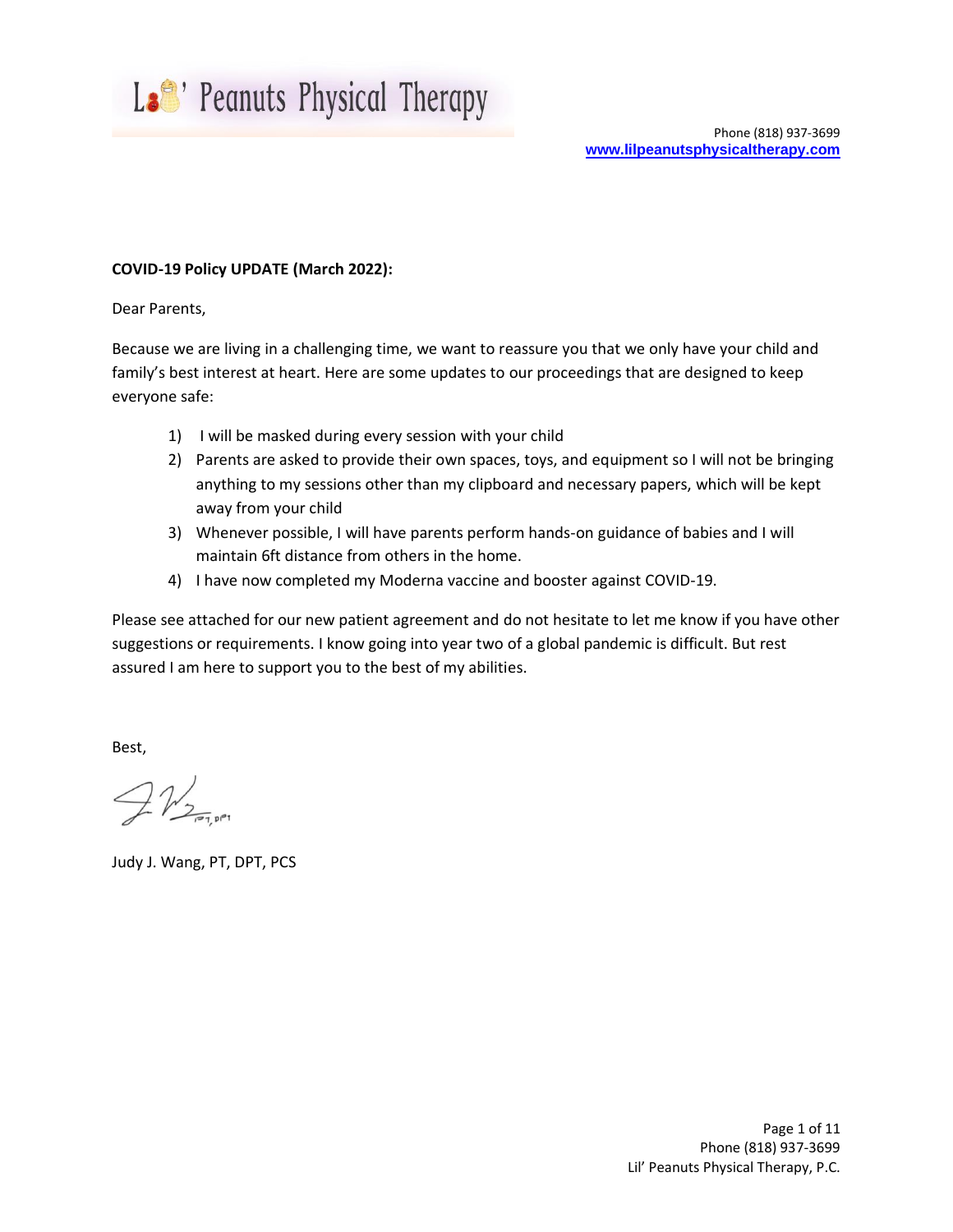La<sup>e</sup>' Peanuts Physical Therapy

## **PATIENT SERVICES ACKNOWLEDGMENT & AGREEMENT**

# **CONSENT FOR CARE AND TREATMENT**

I, the undersigned, having legal authority to do so, do hereby agree and give consent for *Lil' Peanuts Physical Therapy,P.C.("LPPT")* to furnish medical care and therapeutic treatment as considered necessary and proper in diagnosing or treating my/his/her condition.

We at Lil' Peanuts Physical Therapy are committed to providing the best treatment possible for all of our clients at competitive rates. We charge what is usual and customary for our practice area and level of expertise. Our service charges are highly competitive with MediCare/MediCal insurance coverage rates. Please be advised that services rendered are considered "noncovered" by insurance. These services are not reimbursable by insurance.

- Acquisition of any authorizations or referrals required for services from the insurance carrier or primary care physician will be the patient's sole responsibility.
- The patient is responsible for 100% of the billed fees.
- Payment for services is due in full at the end of each treatment or evaluation session.
- At this time, we only accept payments in the form of cash, check, or Zelle made payable to "Lil' Peanuts Physical Therapy, P.C." or "LPPT"

# **FEES FOR SERVICES RENDERED**

- Physical therapy consultations are 10 minutes long, free of charge, and will be done over the phone.
- In-person initial EVALUATION will be 60 minutes long and have a fee of \$275. It will include a detailed report and prescribed exercises, though does not include any additional sessions.
- A travel fee of \$10 for every visit that is over 20 miles away from LPPT's Glendale Office.
- Additional therapeutic TREATMENT sessions will be billed at \$150/session. Each session will be 30-45 minutes in length depending on child's tolerance and participation.
- A bundle pack of 4 sessions (1 EVALUATION, 3 TREATMENT sessions) can be purchased in advance for \$625 with all travel fees waived.
- Every 6 months after initial evaluation, a re-evaluation will be performed which is 30-45 minutes long and \$250. Its purpose is to update physicians and parents on each child's progress in physical therapy and establish new goals.

# **SCHEDULING AND CANCELLATION POLICY**

If you cannot attend your scheduled appointment time, we ask that you notify us at least **24 hours** prior to your appointment so we may accommodate other patients. Consistency in treatment is important to your therapy outcome and multiple late cancellations may result in termination of your treatment or a loss of desired schedule time. There will be a \$50 cancellation charge for sessions cancelled with less than 24 hours' notice.

As a precaution, please do not bring your child to therapy if he or she has a fever, cough, runny nose, diarrhea, skin rash, or any communicable disease. This is a courtesy to our other clients and family members that may come in contact with the same equipment as your child.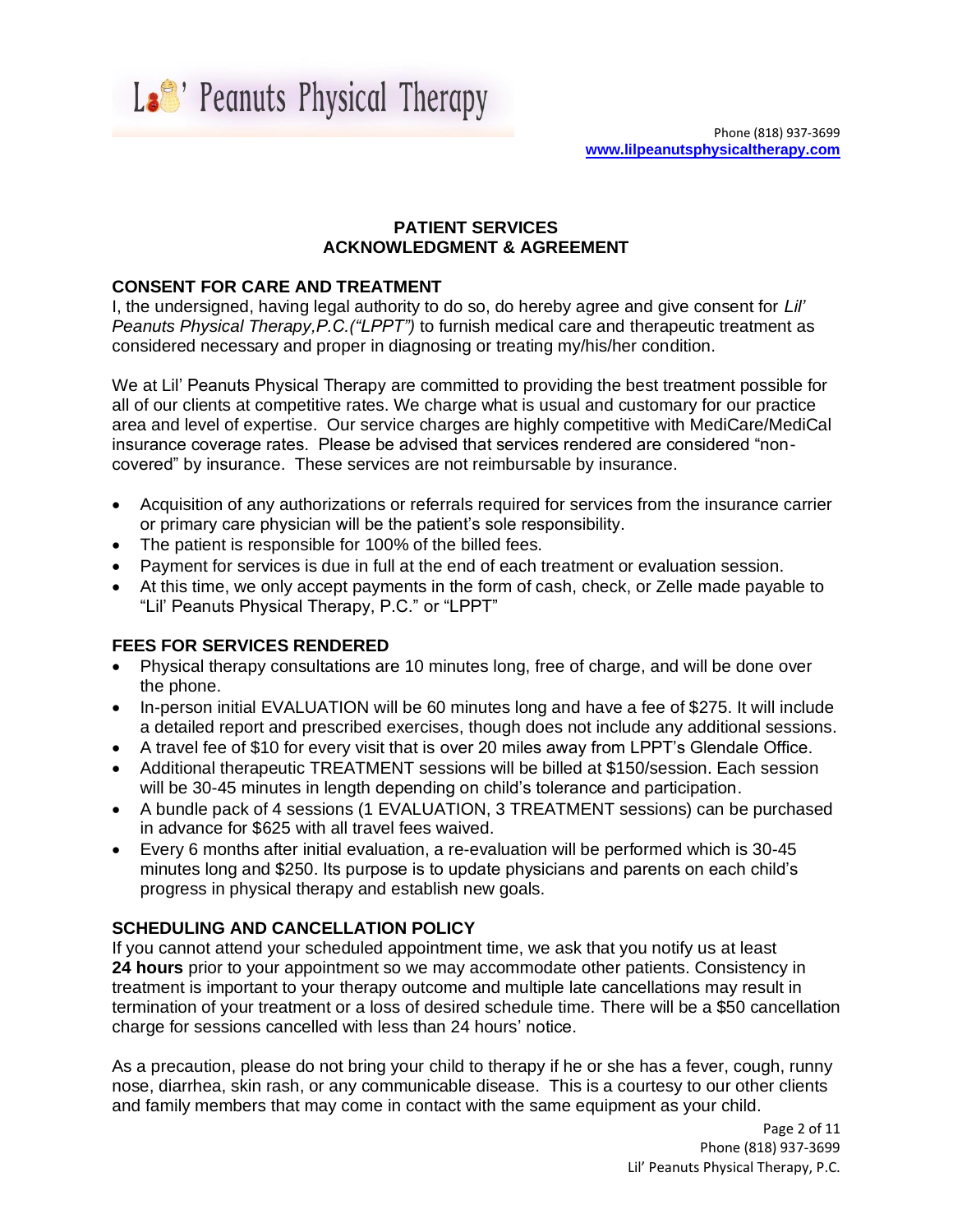

# **SPECIAL BILLING CIRCUMSTANCES**

I understand that I have:

- Requested services that are outside of my insurance company's network.
- Knowingly requested services that are my 'out of pocket' financial responsibility.
- The responsibility of requesting a Superbill to submit to insurance for reimbursement at the end of each session

## **PATIENT IDENTITY**

My signature below means that I have given truthful information about my name and identity and my child's name and identity. It also means that I understand:

 $\Box$  How important it is to provide truthful information about my child's condition

 $\Box$  That incorrect or false information about my child's condition can lead to treatment that could harm him/her.

By signing this document, I acknowledge that I have read, understand, and agree to the foregoing. I also understand that I am solely and directly responsible for the full payment of all fees charged by *Lil' Peanuts Physical Therapy, PC,* regardless of any insurance coverage.

SIGNATURE:\_\_\_\_\_\_\_\_\_\_\_\_\_\_\_\_\_\_\_\_\_\_\_\_\_\_\_\_\_\_\_\_\_\_\_  $\mathsf{DATE}:\mathsf{C} \longrightarrow \mathsf{C}$ 

PRINT NAME:\_\_\_\_\_\_\_\_\_\_\_\_\_\_\_\_\_\_\_\_\_\_\_\_\_\_\_\_\_\_\_\_\_\_ CHILD'S NAME: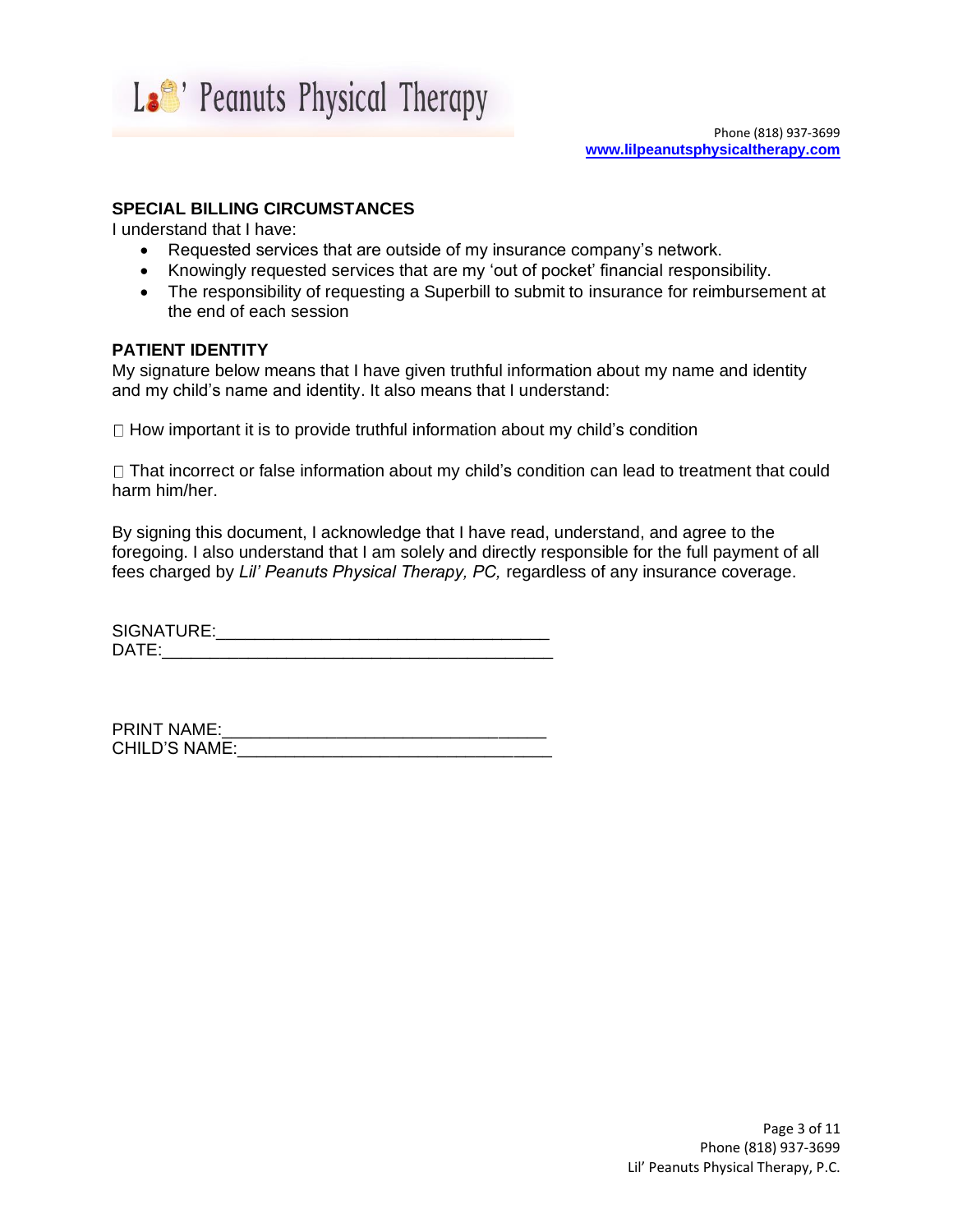La<sup>e</sup>' Peanuts Physical Therapy

## **CONSENT FOR RELEASE OF INFORMATION**

1) I hereby authorize Lil' Peanuts Physical Therapy, PC, to contact the following health care providers and obtain from these providers all information relating to my child (written or otherwise) which, in the opinion of LPPT, will assist LPPT in their evaluation and treatment of my child. Such information may include, without limitations, "individually identifiable health information" as defined and provided in the Health Insurance Portability and Accountability Act. In addition, I hereby authorize LPPT to share reports and progress with the professionals listed below, including those obtained by caregivers, educators, or relatives involved in my child's care.

|                                                                                                                                                                                                                                      | <b>Provider Name:</b>     |                    |  |  |
|--------------------------------------------------------------------------------------------------------------------------------------------------------------------------------------------------------------------------------------|---------------------------|--------------------|--|--|
|                                                                                                                                                                                                                                      | Title: Pediatrician       | Phone Number:      |  |  |
|                                                                                                                                                                                                                                      | <b>Provider Name:</b>     |                    |  |  |
|                                                                                                                                                                                                                                      | Title: Physical Therapist | Phone Number:      |  |  |
|                                                                                                                                                                                                                                      | <b>Provider Name:</b>     |                    |  |  |
| Title:                                                                                                                                                                                                                               |                           | Phone Number:      |  |  |
|                                                                                                                                                                                                                                      |                           |                    |  |  |
|                                                                                                                                                                                                                                      |                           | Date: <u>Date:</u> |  |  |
| Relationship to child: <u>contract and contract and contract and contract and contract and contract and contract and contract and contract and contract and contract and contract and contract and contract and contract and con</u> |                           |                    |  |  |

2) I understand that LPPT has a social-media presence for education and promotional purposes. An important way to educate the general public on conditions treatable by Physical Therapy is through sharing of information with other parents in need. I understand that LPPT strives to be the go-to pediatric physical therapy expert and my contributions will directly contribute to the success of physical therapy as a profession and LPPT as a small business. I understand that if LPPT decides to use an image of my child in therapy for education purposes, identifiable characteristics will be kept to a minimum unless specific permission from me is attained. I also understand that if I provide my signature below, then I am allowing LPPT to use photographic representations of my child's therapy. However, I will choose to:

[ ] Only allowing LPPT to use videos/photographs that does **not** show my child's face.

[ ] Only showing the treatment room and/or treatment techniques set up for my child.

[ ] LPPT can show any portion of treatment for education purposes, including my child.

Parent/Guardian's Signature: \_\_\_\_\_\_\_\_\_\_\_\_\_\_\_\_\_\_\_\_\_\_\_\_\_\_ Date:\_\_\_\_\_\_\_\_\_\_\_\_\_\_\_\_\_\_\_\_

3) I understand that, if I provide my signature below, I have agreed for LPPT to use any measurements or evaluation findings as part of a future case study or research study that may contribute to scientific research of certain pediatric conditions that may affect development. If LPPT choose to include my child in any future data collection, any identifiable characters will be excluded. If my child's physical therapy measurements and data are used in any research in the future, I will be given a signed and dated copy of this form to keep, along with any other printed materials deemed necessary by the study investigators.

| Subject's Name (print): |  |
|-------------------------|--|
| Subject's Signature:    |  |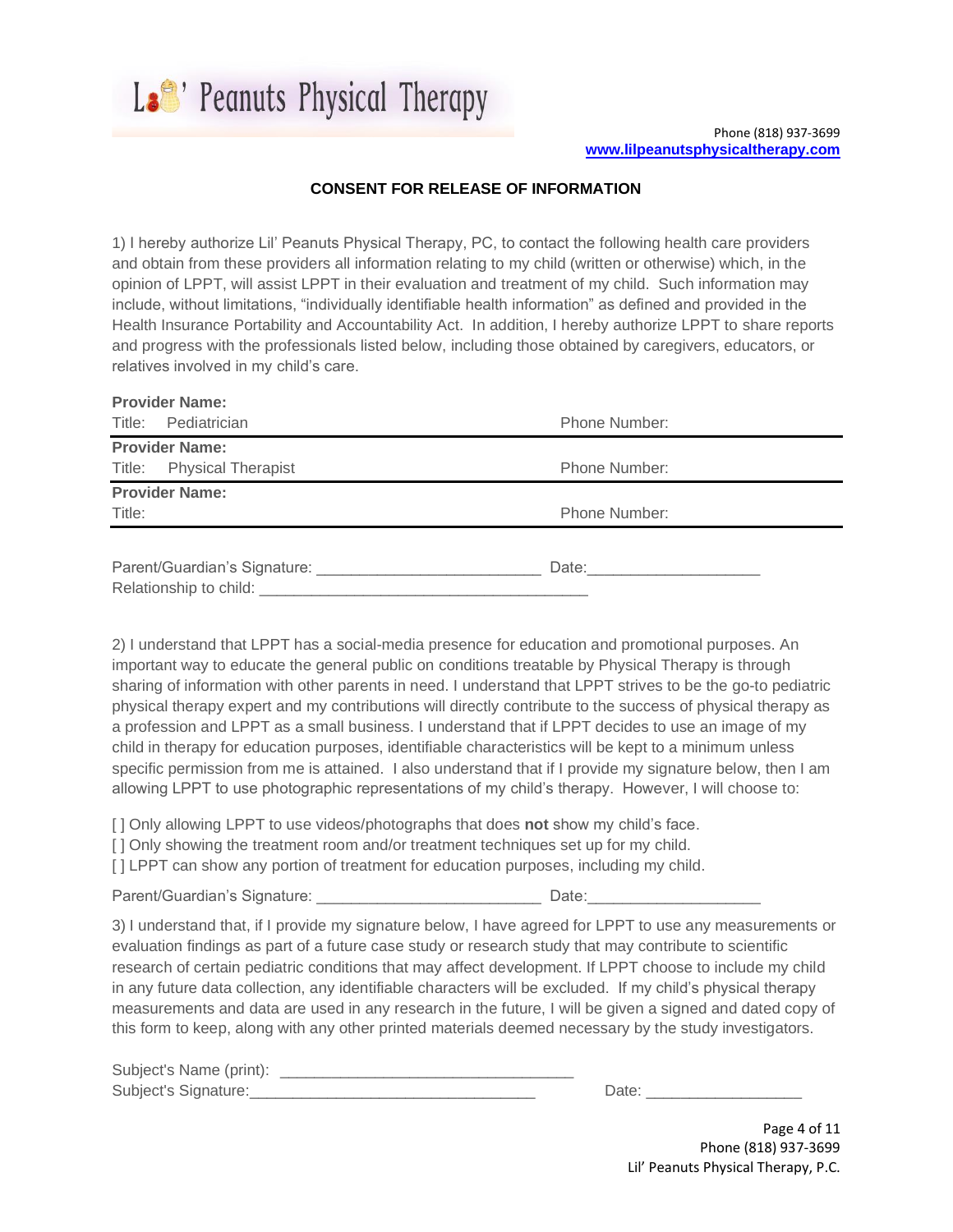# **Direct Access Disclosure**

You (the patient) are receiving direct physical therapy treatment services from an individual who is a physical therapist (PT) licensed by the Physical Therapy Board of California. Your physical therapist is a professional employee, partner, or owner in this physical therapy practice, which will bill the patient for professional physical therapy services recommended and administered by the PT in the best interests of your personal health).

Under California law, you may continue to receive direct physical therapy treatment services for a period of up to 45 calendar days or 12 visits, whichever occurs first, after which time a physical therapist may continue providing you with physical therapy treatment services only after receiving, from a person holding a physician and surgeon's certificate issued by the Medical Board of California or by the Osteopathic Medical Board of California, or from a person holding a certificate to practice podiatric medicine from the California Board of Podiatric Medicine and acting within his or her scope of practice, a dated signature on the physical therapist's plan of care indicating approval of the physical therapist's plan of care and that an in-person patient examination and evaluation was conducted by the physician and surgeon or podiatrist.

With your written authorization, your physical therapist shall notify your physician and surgeon, if any, that he/she is treating you.

Patient signature:

\_\_\_\_\_\_\_\_\_\_\_\_\_\_\_\_\_\_\_\_\_\_\_\_\_\_\_\_\_\_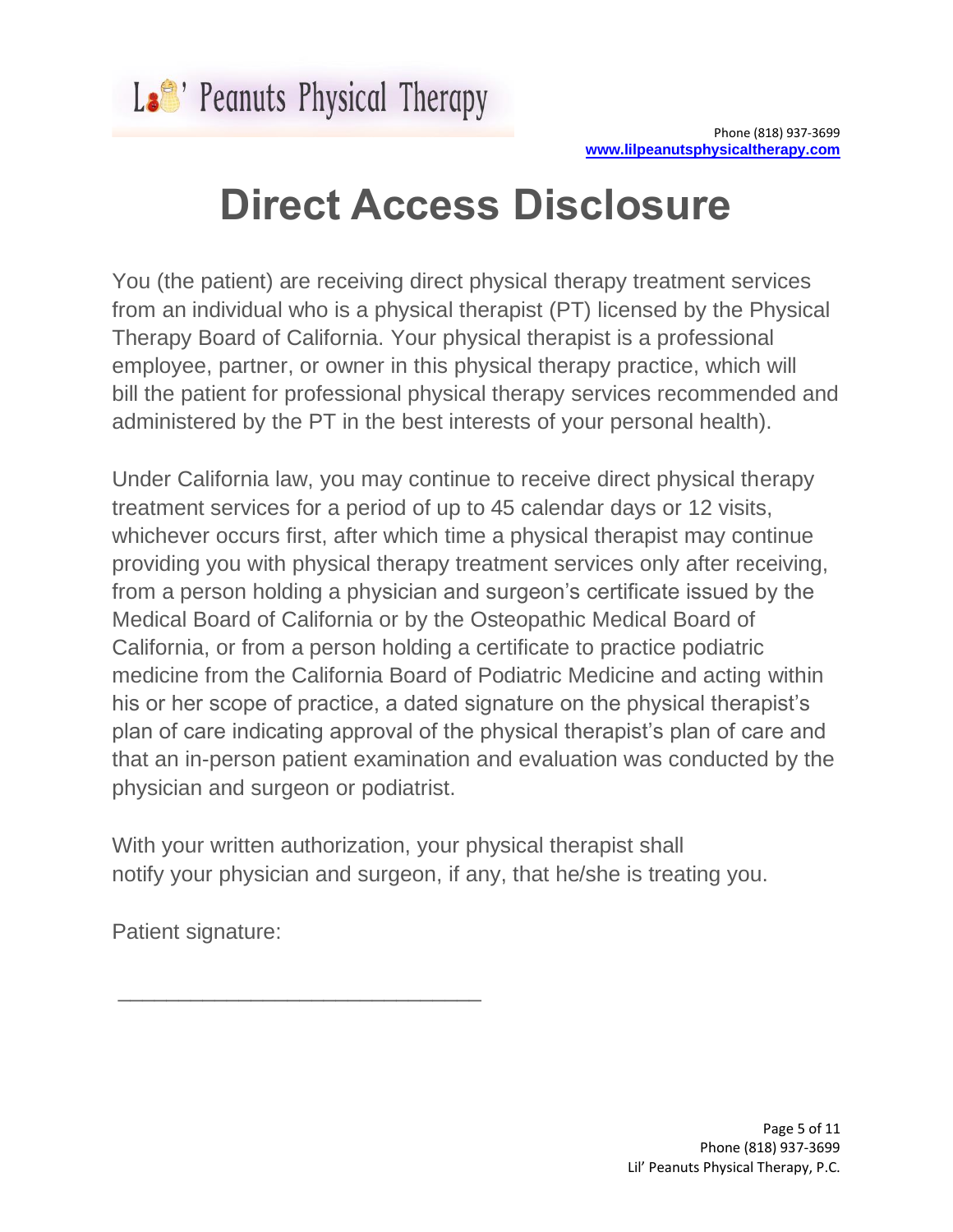

# **GENERAL WAIVER AND RELEASE FOR PARENTS OR LEGAL GUARDIANS OF PATIENTS**

 $\Box$ , the parent or legal guardian of  $\Box$  $\Box$  $\Box$  $\Box$  $\Box$  $\Box$  $\Box$  $\Box$  (hereinafter "Patient"), with the birthdate of  $\qquad \qquad$ , on behalf of myself and Patient, have authorized Lil' Peanuts Physical Therapy, P.C. ("LPPT") to provide Patient with certain agreedupon pediatric therapy services. I voluntarily consent to the professional recommendations, evaluation, and/or treatment offered by LPPT. I acknowledge that neither LPPT nor any of its agents have made any guaranty or promise to me about the results of these therapy services. I further acknowledge and agree that the success of such therapy services greatly depends on Patient's and parents' and/or guardians' level of commitment, motivation, and adherence to the advice or suggestions given during therapy and how more generally, Patient responds to the therapy, and for these reasons, LPPT cannot guarantee the outcome of any procedures or treatment. I understand my right to know all treatment purposes, risks, benefits, and alternatives, and I acknowledge and understand that I will be given ample opportunity to ask any questions of LPPT regarding any and all of these issues or matters before any such procedures or treatment is provided.

I further understand and agree that there may be risks or hazards associated with the therapy services which LPPT provides and/or associated with the behavior of other children to which Patient may be exposed to during therapy, and I acknowledge that I have had an opportunity to ask any questions I may have and to receive answers concerning those risks. I understand that, on behalf of myself and Patient, I am assuming all risks and hazards of loss or injury of any kind whatsoever that may arise in connection with the therapy services provided by LPPT to Patient.

Consistent with the above, I, on behalf of myself and Patient, **waive, release, and hold harmless** LPPT, any related entities, its Board of Directors, shareholders, officers, employees, volunteers, agents, and any independent contractors (hereinafter "the Released Parties") from any and all claims, costs, suits, actions, judgments, and expenses, for or involving damage, loss, or injury to Patient or Patient's property, arising out of Patient's participation in LPPT's therapy services or related treatment. I understand that this General Waiver and Release is intended to be as broad and as inclusive as permitted by the laws of the state of California and agree that if any portion of this General Waiver and Release is held invalid, the remainder of this General Waiver and Release will continue in full legal force and effect.

I affirm that I am of legal age and am freely signing this General Waiver and Release on behalf of myself and Patient. I have read this General Waiver and Release and fully understand that by signing below, I am giving up legal rights and/or remedies which may be available to me or Patient for injury or damage to Patient or Patient's property, arising as a result of Patient receiving therapy services by LPPT, whenever, or however the same may occur. I further acknowledge and agree that I was informed that I have the right to consult with an attorney before signing this General Waiver and Release and that this sentence shall constitute written notice of the right to be advised by legal counsel.

I fully acknowledge and agree that this General Waiver and Release sets forth all of the terms and conditions of the agreement between the Parties concerning the subject matter hereof, and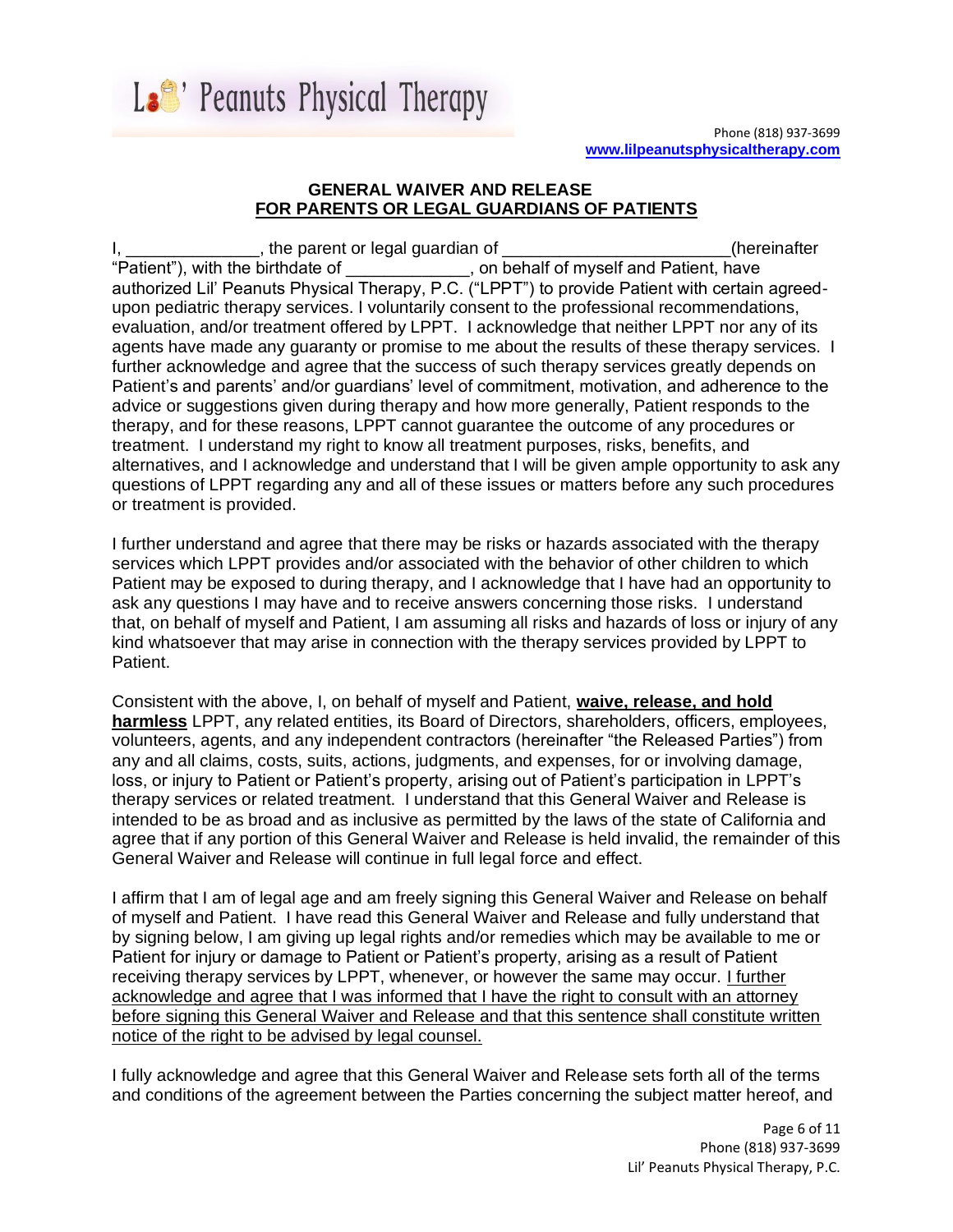

it supersedes any and all prior and/or contemporaneous agreements, understandings, and communications, whether oral or otherwise, regarding such matters. This General Waiver and Release shall be construed and interpreted in accordance with the internal laws of the State of California. Once this General Waiver and Release becomes effective, its terms can only be altered, revoked, or rescinded with the express written agreement of both of the Parties.

Your child's safety is our number one priority at LPPT, therefore our therapists are trained in Cardiopulmonary Resuscitation (CPR) and Basic Life Support (BLS). CPR and BLS techniques will be implemented as needed to ensure the safety of all children, families, and staff.

To ensure the health of all our clients, we ask that if your child is sick and has stayed home from school or daycare, please call or email us to reschedule your child's appointment with us. Therefore we can keep other children and our therapists healthy.

I declare that the foregoing is true and correct, and that it has been signed on this \_\_\_\_\_\_\_\_\_\_\_\_\_\_\_\_\_day of \_\_\_\_\_\_\_, 20\_\_\_\_.

### **Parent/Guardian's Signature:\_\_\_\_\_\_\_\_\_\_\_\_\_\_\_\_\_\_\_\_\_\_\_\_\_\_\_\_\_\_\_\_\_\_\_\_\_\_\_\_\_\_\_\_**

Printed Name:

| Address:               |  |
|------------------------|--|
| Apt/Unit #:            |  |
| City, State, Zip Code: |  |
| Phone:                 |  |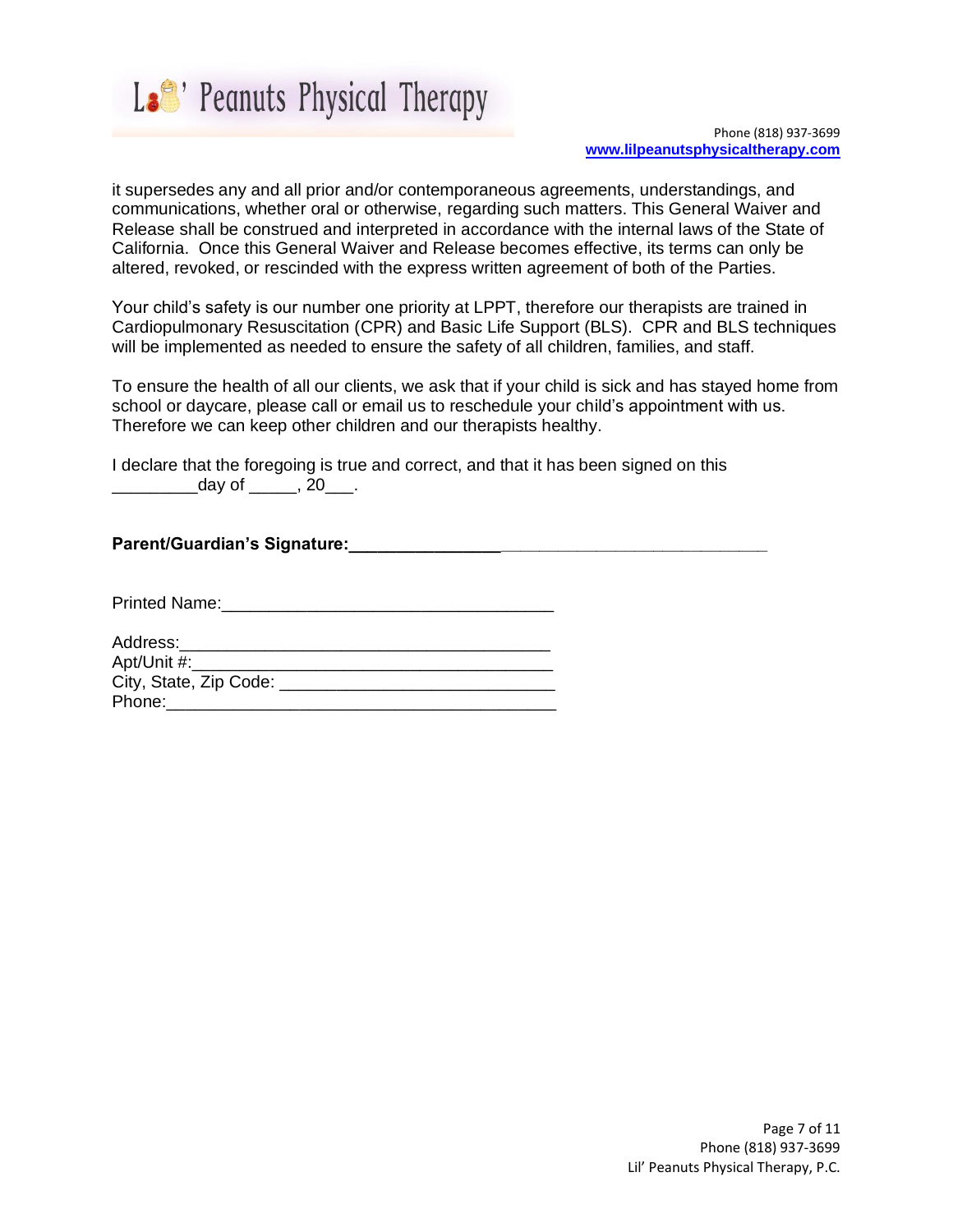

#### Phone (818) 937-3699 **[www.lilpeanutsphysicaltherapy.com](http://www.lilpeanutsphysicaltherapy.com/)**

## **History Intake Form**

| Name of Child (legal):                | Date of Birth: | Gender: |
|---------------------------------------|----------------|---------|
| Pediatrician's Name (First and Last): |                |         |
| How did you hear about us?            |                |         |

#### Caregiver's Information #1:

| Name:             |                      |
|-------------------|----------------------|
| Occupation/Title: | Work Phone:          |
| Email:            | Best way to contact: |

#### Caregiver's Information #2:

| Name:             |                      |
|-------------------|----------------------|
| Occupation/Title: | Work Phone:          |
| Email:            | Best way to contact: |

#### Emergency Contacts (other than caregivers):

| Name: | Child<br>Relationship<br>to | hone Number' |  |
|-------|-----------------------------|--------------|--|
|       |                             |              |  |

#### Referral Information:

| Name: | to Child<br>≺elationship | Phone<br>. Number |  |
|-------|--------------------------|-------------------|--|
|       |                          |                   |  |

Siblings:

 $\overline{\phantom{a}}$ 

| Name: | Gender<br>Age |  | Any relevant medical history |  |  |
|-------|---------------|--|------------------------------|--|--|
|       |               |  |                              |  |  |
|       |               |  |                              |  |  |
|       |               |  |                              |  |  |

\_\_\_\_\_\_\_\_\_\_\_\_\_\_\_\_\_\_\_\_\_\_\_\_\_\_\_\_\_\_\_\_\_\_\_\_\_\_\_\_\_\_\_\_\_\_\_\_\_\_\_\_\_\_\_\_\_\_\_\_\_\_\_\_\_\_\_\_\_\_\_\_\_\_\_\_

\_\_\_\_\_\_\_\_\_\_\_\_\_\_\_\_\_\_\_\_\_\_\_\_\_\_\_\_\_\_\_\_\_\_\_\_\_\_\_\_\_\_\_\_\_\_\_\_\_\_\_\_\_\_\_\_\_\_\_\_\_\_\_\_\_\_\_\_\_\_\_\_\_\_\_

\_\_\_\_\_\_\_\_\_\_\_\_\_\_\_\_\_\_\_\_\_\_\_\_\_\_\_\_\_\_\_\_\_\_\_\_\_\_\_\_\_\_\_\_\_\_\_\_\_\_\_\_\_\_\_\_\_\_\_\_\_\_\_\_\_\_\_\_\_\_\_\_\_\_\_

Primary Language spoken at home: Child's Dominant Language:

Pertinent Family Health History (physical, developmental, learning, etc): \_\_\_\_\_\_\_\_\_\_\_\_\_

|  |  | Why are you seeking this evaluation and physical therapy? |  |  |
|--|--|-----------------------------------------------------------|--|--|

Has your child received any special services and/or therapeutic services in the past?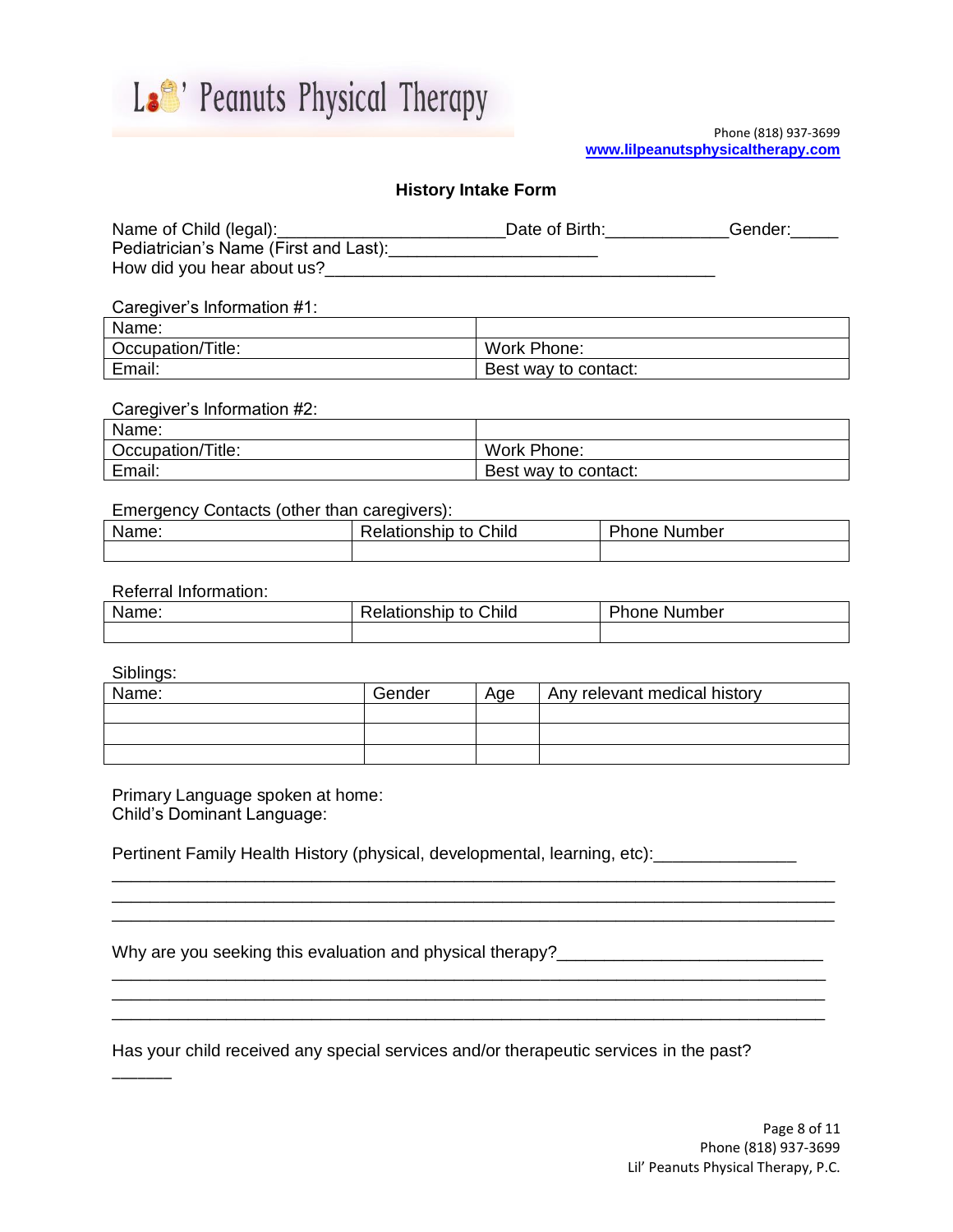

## If Yes, Why?\_

If Yes, please include:

| <b>Provider Name:</b> | Provider Phone<br>Number: | Service<br>Received: | Dates of Service:   Current | Intervention: |  |  |  |  |
|-----------------------|---------------------------|----------------------|-----------------------------|---------------|--|--|--|--|
|                       |                           |                      |                             |               |  |  |  |  |
|                       |                           |                      |                             |               |  |  |  |  |
|                       |                           |                      |                             |               |  |  |  |  |

Why were services discontinued?\_\_\_\_\_\_\_\_\_\_\_\_\_\_\_\_\_\_\_\_\_\_\_\_\_\_\_\_\_\_\_\_\_\_\_\_\_\_\_\_\_\_\_\_\_\_\_\_\_

What do you hope you and your child will gain from this evaluation and/or therapy?

[] I would like more information

[] I would like an answer or diagnosis

[ ] Other:

# **BIRTH HISTORY:**

If adopted, please give details including age at time of adoption, surrogacy detail, child's birth country, and if your child knows that he/she is adopted: \_\_\_\_\_\_\_\_\_\_\_\_\_\_\_\_\_\_\_\_\_\_\_

| Was child conceived via artificial reproductive technology? [] Yes [] No<br>Did a surrogate carry the child?<br>Any complications during pregnancy?                                                                                                                                                                                                                                               | [] Yes []No<br>[] Yes []No | $[$   Yes $[$   No |  |
|---------------------------------------------------------------------------------------------------------------------------------------------------------------------------------------------------------------------------------------------------------------------------------------------------------------------------------------------------------------------------------------------------|----------------------------|--------------------|--|
|                                                                                                                                                                                                                                                                                                                                                                                                   |                            |                    |  |
| Born at: ___weeks gestation<br>Born via: [] Vaginal Delivery [] C-section [] Breech (feet first) [] Induced [] Face-up                                                                                                                                                                                                                                                                            |                            |                    |  |
| Birth Weight: ______________<br>If C-section: [] Planned [] Emergency                                                                                                                                                                                                                                                                                                                             |                            |                    |  |
| Any complications during delivery? [] Yes [] No<br>If yes, please check any of the following:<br>[] Injury to mother [] Anemia [] Preeclampsia, eclampsia, or toxemia [] Diabetes [] Surgery<br>[] Bleeding [] High blood pressure [] Surgery [] Psychological problems or stress [] Illness<br>[] Premature placenta separation [] Excess vomiting [] Fetal distress [] Fetal growth restriction |                            |                    |  |
| Was your child in the NICU for any period of time? What for? ___________________                                                                                                                                                                                                                                                                                                                  |                            |                    |  |
| <b>Infant Complications:</b><br>As an infant, did your child have any of the following problems? Check all that apply.<br>[] Feeding trouble [] Colic [] Excessive vomiting [] Constipation [] Blueness (cyanosis)<br>[] Seizure (convulsions) [] Need for oxygen [] Breathing trouble [] Yellow jaundice                                                                                         |                            |                    |  |

[] High fever [] Excess diarrhea [] Head banging [] Slow weight gain [] Stiffness

[] Chronic ear infections [] Excessive irritability [] Congenital defect [] Heart disease/defect

[] Hydrocephalus [] Bleeding into brain [] Physical abnormality [] Other: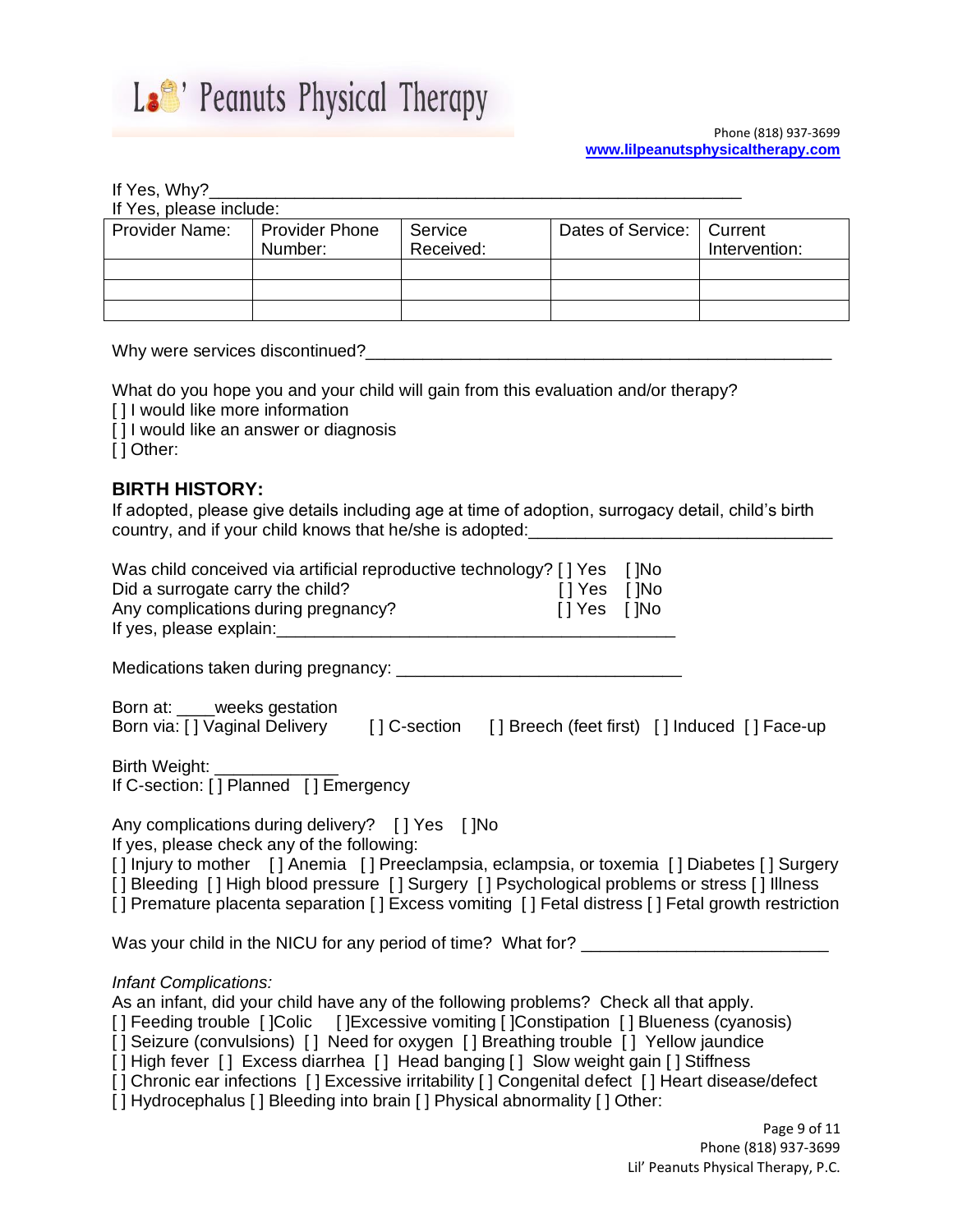

Phone (818) 937-3699 **[www.lilpeanutsphysicaltherapy.com](http://www.lilpeanutsphysicaltherapy.com/)**

| Treatments used for an infant complications as indicated above: _________________                              |  |  |  |
|----------------------------------------------------------------------------------------------------------------|--|--|--|
| Allergies/Feeding                                                                                              |  |  |  |
| Does the child have any allergies to food or medication? [] Yes [] No                                          |  |  |  |
| What kind of milk was the child started on? [] Breast [] Formula                                               |  |  |  |
| How old was the child when s/he was weaned from the bottle or breast? The months                               |  |  |  |
| <b>DEVELOPMENTAL HISTORY</b>                                                                                   |  |  |  |
| <b>Developmental Milestones</b>                                                                                |  |  |  |
|                                                                                                                |  |  |  |
|                                                                                                                |  |  |  |
| What age did your child start sleeping on the belly?____________________________                               |  |  |  |
| What age did your child start standing independently?___________________________                               |  |  |  |
| What age did your child start walking independently? ___________________________                               |  |  |  |
|                                                                                                                |  |  |  |
| Activity level as an infant: [] High [] Average [] Low                                                         |  |  |  |
|                                                                                                                |  |  |  |
|                                                                                                                |  |  |  |
|                                                                                                                |  |  |  |
| At what age did you first have concerns about your child's functioning? _________                              |  |  |  |
| Please explain all of your concerns that you would like LPPT to address:                                       |  |  |  |
|                                                                                                                |  |  |  |
|                                                                                                                |  |  |  |
| Did/does your child spend significant amount of time (more than 15 minutes a day) in any sort of<br>equipment? |  |  |  |
| [] Rock and Play [] Bouncer [] Swing [] Jumper [] Walker [] Bumbo<br>[] Car seat [] Snoo                       |  |  |  |

# **MEDICAL HISTORY**

Please provide all medical contact information (current and previous).

|                |                     | Name | <b>Phone Number</b> | Date of last | Outcome |
|----------------|---------------------|------|---------------------|--------------|---------|
|                |                     |      |                     | visit        |         |
| Pediatrician   |                     |      |                     |              |         |
| <b>Dentist</b> |                     |      |                     |              |         |
| <b>ENT</b>     |                     |      |                     |              |         |
|                | Ophthalmologist     |      |                     |              |         |
| Developmental  |                     |      |                     |              |         |
| Optometrist    |                     |      |                     |              |         |
| Neurologist    |                     |      |                     |              |         |
|                | Psychologist/Neuro- |      |                     |              |         |
| Psych          |                     |      |                     |              |         |
| Social Worker  |                     |      |                     |              |         |